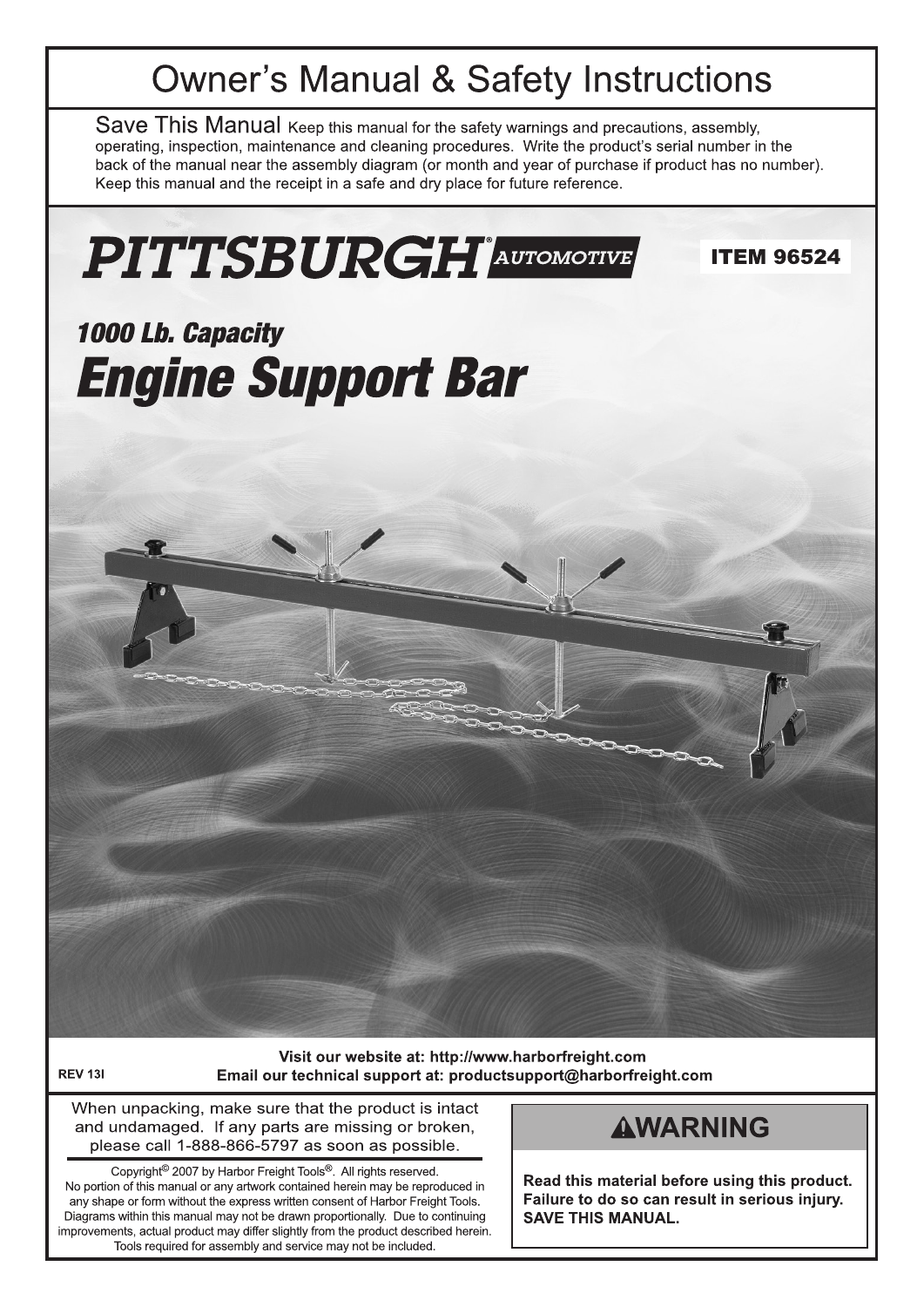# **SAVE THIS MANUAL**

Keep this manual for the safety warnings and precautions, assembly, operating, inspection, maintenance and cleaning procedures. Write the product's serial number in the back of the manual near the assembly diagram (or month and year of purchase if product has no number). Keep this manual and the receipt in a safe and dry place for future reference.

# **IMPORTANT SAFETY INFORMATION**



**In this manual, on the labeling, and all other information provided with this product:**

**This is the safety alert symbol. It is used to alert you to potential personal injury hazards. Obey all safety messages that follow this symbol to avoid possible injury or death.**

| <b>ADANGER</b>  | <b>DANGER indicates a hazardous situation</b><br>which, if not avoided, will result in death or<br>serious injury.                                           |
|-----------------|--------------------------------------------------------------------------------------------------------------------------------------------------------------|
| <b>AWARNING</b> | <b>WARNING indicates a hazardous situation</b><br>which, if not avoided, could result in death<br>or serious injury.                                         |
| <b>ACAUTION</b> | <b>CAUTION, used with the safety alert</b><br>symbol, indicates a hazardous situation<br>which, if not avoided, could result in minor<br>or moderate injury. |
| <b>NOTICE</b>   | NOTICE is used to address practices not<br>related to personal injury.                                                                                       |
| <b>CAUTION</b>  | CAUTION, without the safety alert symbol,<br>is used to address practices not related to<br>personal injury.                                                 |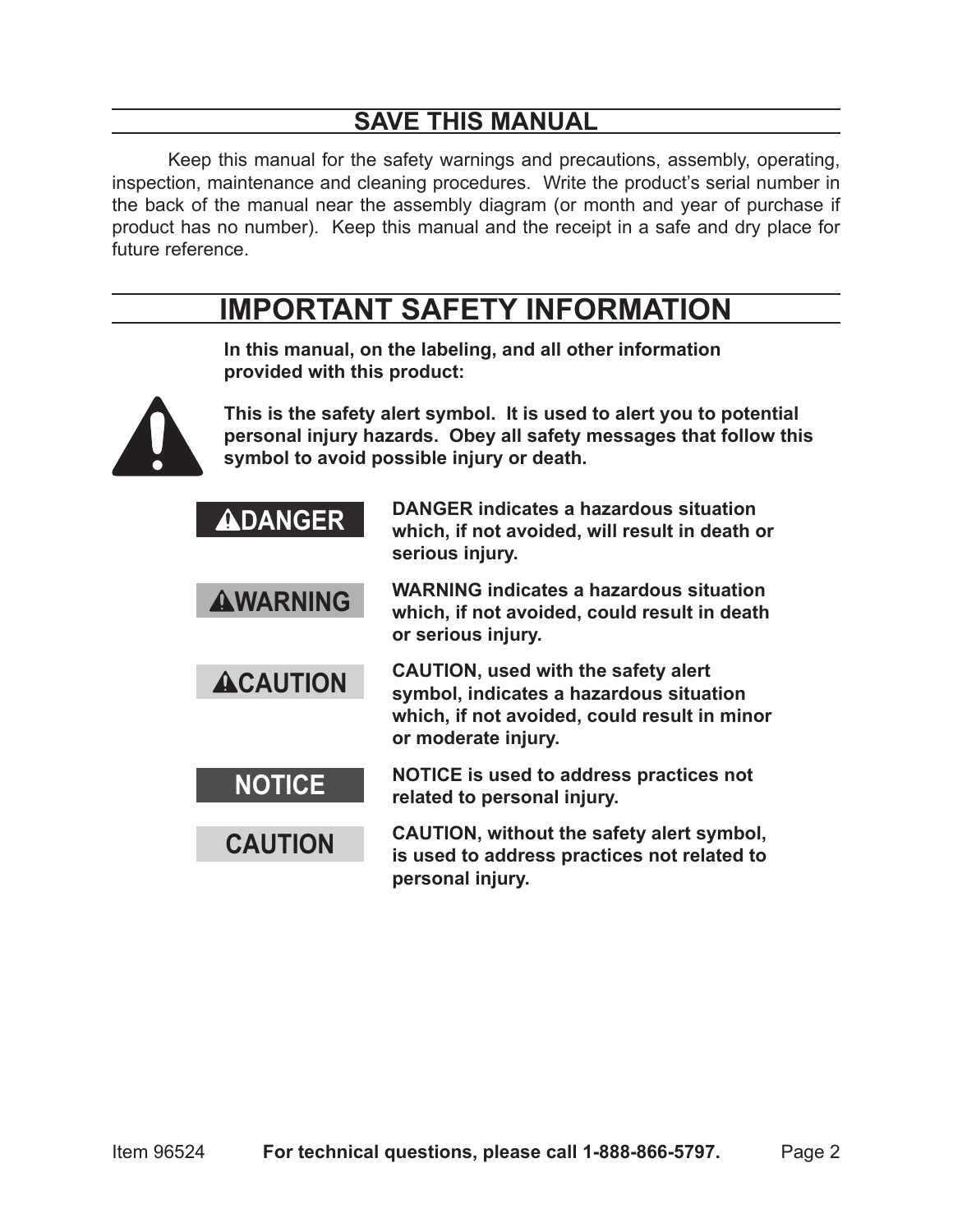# **GENERAL SAFETY RULES**



**WARNING! Read all instructions**

**Failure to follow all instructions listed below may result in electric shock, fire, and/or serious injury.** The term "tool" in all of the warnings listed below refers to your Engine Support.

#### **SAVE THESE INSTRUCTIONS**

#### 1. **Work area safety**

- a. Keep work area clean and well lit. *Cluttered or dark areas invite accidents.*
- b. **Keep children and bystanders away while using the Engine Support.**  *Distractions can cause you to lose control.*

#### 2. **Personal safety**

- a. Stay alert, watch what you are doing and use common sense when operating the Engine Support. Do not use it while you are tired or under the influence of drugs, alcohol or medication. *A moment of inattention while operating tools may result in serious personal injury.*
- b. **Use safety equipment. Always wear eye protection.** *Safety equipment such as dust mask, non-skid safety shoes, hard hat, hearing protection, and work gloves used for appropriate conditions will reduce personal injuries.*
- c. Do not overreach. Keep proper footing and balance at all times. *This enables better control of the tool in unexpected situations.*
- d. Dress properly. Do not wear loose clothing or jewelry. Keep your hair, clothing and gloves away from moving parts. *Loose clothes, jewelry or long hair can be caught in moving parts.*

#### 3. **Tool use and care**

- a. Do not force the Engine Support. Do not try to lift more than 1,000 Pounds with it. Use the correct tool for your application. *The Engine Support will do the job better and safer at or below the weight for which it is rated.*
- b. **Store idle tools out of the reach of children and do not allow persons unfamiliar with the tool or these instructions to operate it.** *Tools are dangerous in the hands of untrained users.*
- c. Maintain the Engine Support. Check for misalignment or binding of moving parts, breakage of parts and any other condition that may affect the tools operation. If damaged, have the tool repaired before use. *Many accidents are caused by poorly maintained tools.*
- d. Use the Engine Support in accordance with these instructions and in the manner intended for the particular type of tool, taking into account the working conditions and the work to be performed. *Use of the tool for operations different from those intended could result in a hazardous situation.*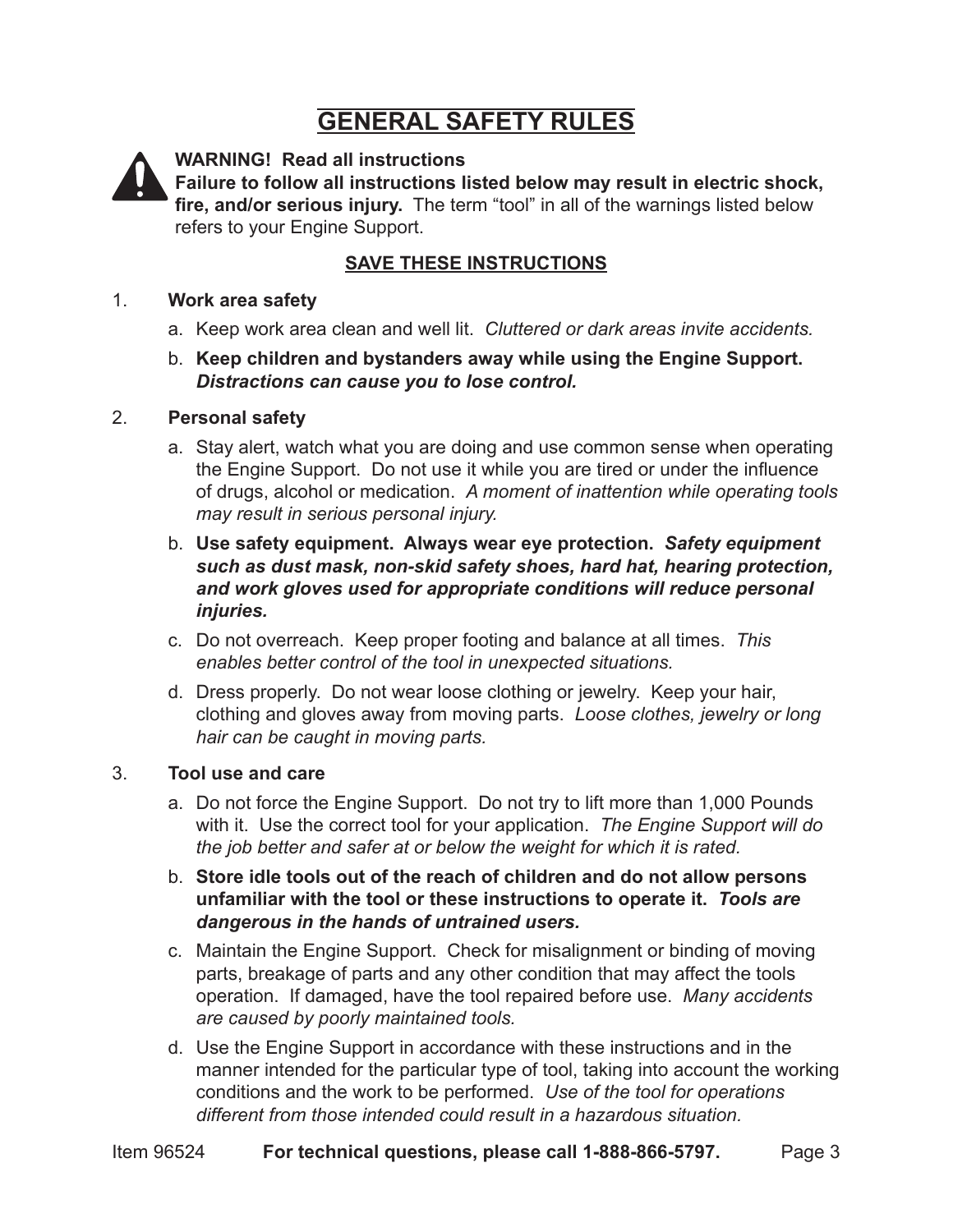# **SPECIFIC SAFETY RULES**

- 1. Maintain labels and nameplates on the tool. They carry important safety information. If unreadable or missing, contact Harbor Freight Tools for a replacement.
- 2. This product is not a toy. Keep it out of reach of children.
- 3. Use the Engine Support for short-term lifting projects only. The Engine Support is not constructed to endure extended term use.
- 4. Never exceed the maximum weight limit of 1,000 Pounds.
- 5. **Never work on an engine that is supported only by the Engine Support.** Do not take any action that will jar, jostle or move the engine. Moving the engine in any way creates a safety hazard and may cause the engine to fall resulting in serious personal injury or property damage.
- 6. Never work underneath an engine while it is supported only by the Engine Support.
- 7. Be aware of dynamic loading! Suddenly swinging or dropping load may briefly create excess load causing product failure.
- 8. The warnings, precautions, and instructions discussed in this instruction manual cannot cover all possible conditions and situations that may occur. It must be understood by the operator that common sense and caution are factors which cannot be built into this product, but must be supplied by the operator.

# **SAVE THESE INSTRUCTIONS.**

## **SPECIFICATIONS**

| Maximum Capacity   | $ 1,000$ Pounds        |
|--------------------|------------------------|
| Overall Dimensions | 59" x 9-1/2" x 12-1/4" |
| Weight             | $131.4$ lbs.           |

# **UNPACKING**

When unpacking, check to make sure that the item is intact and undamaged. If any parts are missing or broken, please call Harbor Freight Tools at the number shown on the cover of this manual as soon as possible.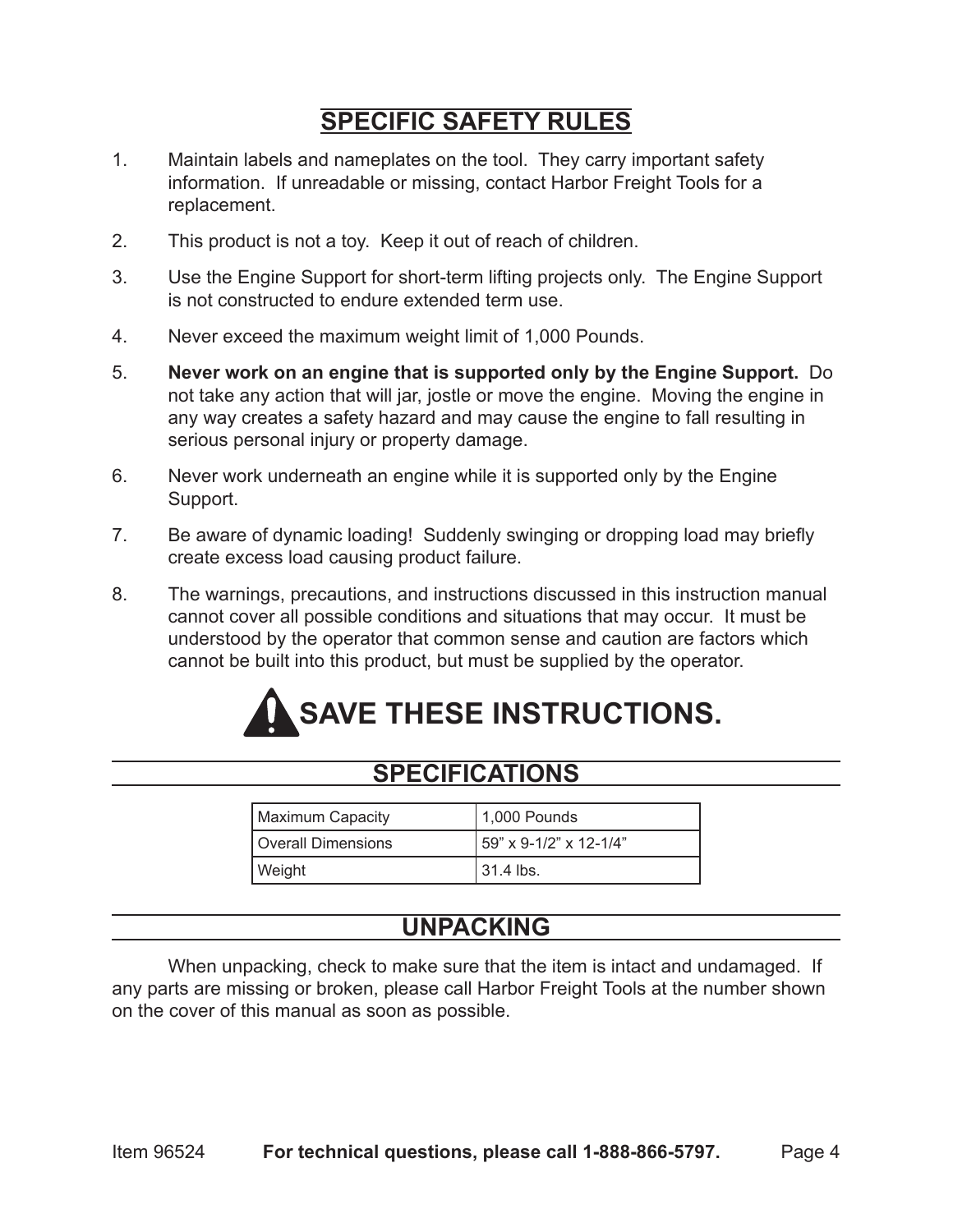# **SET UP INSTRUCTIONS**



**Read the ENTIRE IMPORTANT SAFETY INFORMATION sections at the beginning of this manual including all text under subheadings therein before set up or use of this product.**

**Note:** For additional information regarding the parts listed in the following pages, refer to the Assembly Diagram near the end of this manual.

## **Assembly**

- 1. Using provided Nuts (2) and Bolts (4), attach Standing Blocks (3) to Standing Brackets (1) for both sides of the Engine Support. Tighten the Nuts (2).
- 2. Mount both Standing Brackets to Beam (5) with Wing Screws (7) and Washers (6). Tighten the Wing Screws (7).
- 3. Insert the Support Screws (11) upwards through the Beam, add Large Washers (9) and screw onto Handles (10).

## **Function**

The Engine Support is designed only to support the engine so that parts or mechanisms underneath the engine, which normally have limited access, can be reached.

# **OPERATING INSTRUCTIONS**



**Read the ENTIRE IMPORTANT SAFETY INFORMATION sections at the beginning of this manual including all text under subheadings therein before use of this product.**

## **General operating instructions**

- 1. Read the owner's manual of the engine to be lifted to determine it's lifting points.
- 2. Never try to move a running or hot engine. Allow sufficient time for the engine to cool down entirely before beginning any operations.
- 3. Park the car on a flat surface, apply the parking brakes and check the wheels.
- 4. Loosen Wing Screws (7) and spread Standing Bracket (1), and locate rubber cusions of the Standing Brackets over the lips adjacent to the fenders of the car. Tighten the Wing Screws (7). Center the engine support bar assembly over the engine.
- 5. Attach the Chains (12) to the engine at the appropriate lifting points, then loop the Chains securely to the flange on the bottom of the Support Screws (11).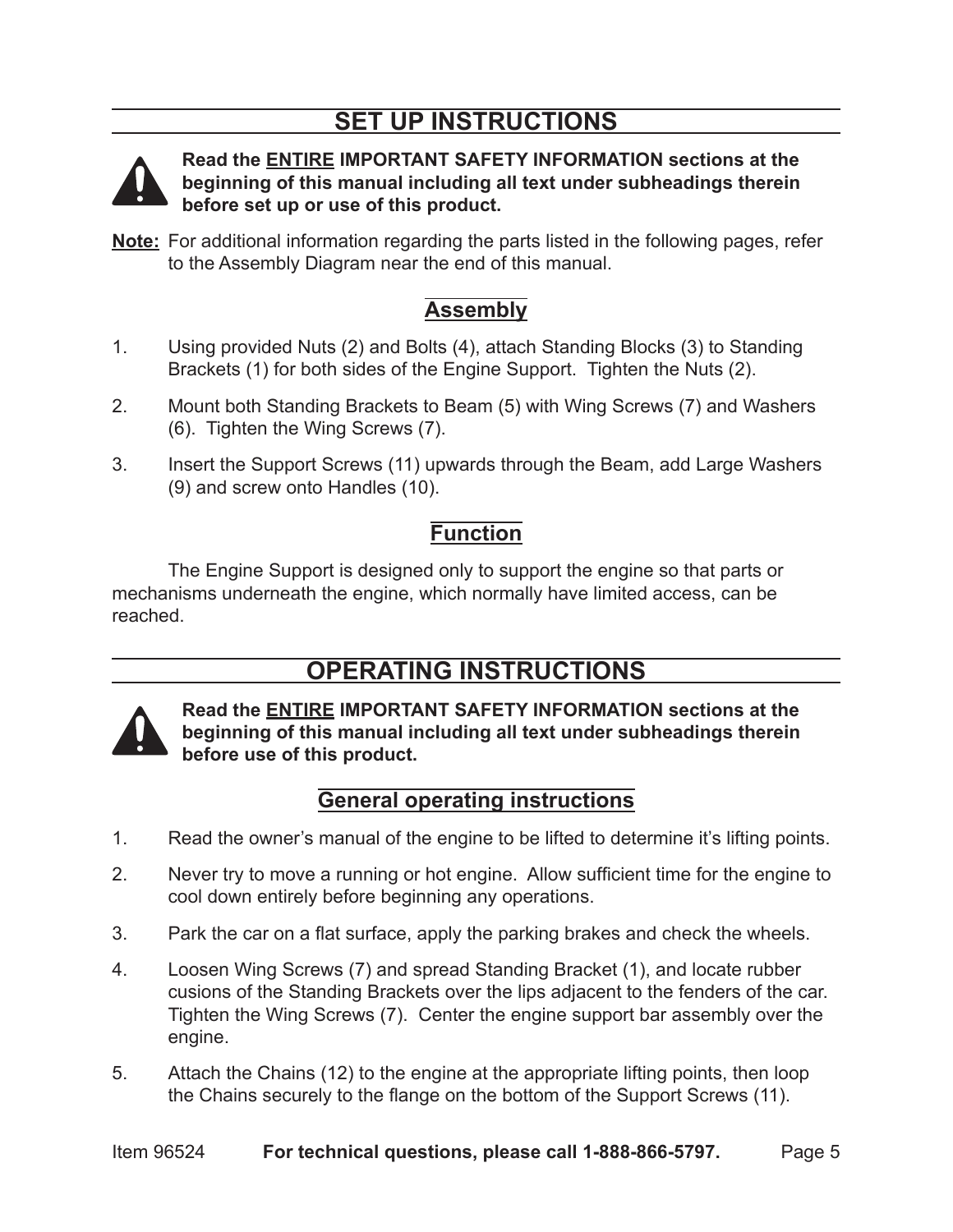- 6. Turn the Handles (10) clockwise until the Chains are taut and the engine is held securely.
- 7. Loosen engine mounts. Turn the Handles (10) at 1/4" clockwise turns until the entire engine's weight is supported by the chains. Additionally loosen/disconnect the engine mounts.
- 8. Never work on the engine while it is supported only by the Engine Support. Moving the engine while it is suspended only by the Engine Support can cause the Engine Support to fail or shift, resulting in serious personal injury and/or property damage.
- 9. To prevent accidents, lower and reconnect the engine when finished working. The Engine Support is not intended to be used as a long-term suspension device. Clean, then store the tool indoors out of children's reach.

## **MAINTENANCE AND SERVICING**

**Damaged equipment can fail, causing serious personal injury. Do not use damaged equipment. If abnormal noise or vibration occurs, have the problem corrected before further use.**

### **Cleaning, maintenance, and lubrication**

- 1. **BEFORE EACH USE,** inspect the general condition of the tool. Check for loose screws, misalignment or binding of moving parts, cracked or broken parts and any other condition that may affect its safe operation.
- 2. **AFTER USE,** clean external surfaces of the tool with clean, moist cloth.

### **PLEASE READ THE FOLLOWING CAREFULLY**

THE MANUFACTURER AND/OR DISTRIBUTOR HAS PROVIDED THE PARTS LIST AND ASSEMBLY DIAGRAM IN THIS MANUAL AS A REFERENCE TOOL ONLY. NEITHER THE MANUFACTURER OR DISTRIBUTOR MAKES ANY REPRESENTATION OR WARRANTY OF ANY KIND TO THE BUYER THAT HE OR SHE IS QUALIFIED TO MAKE ANY REPAIRS TO THE PRODUCT, OR THAT HE OR SHE IS QUALIFIED TO REPLACE ANY PARTS OF THE PRODUCT. IN FACT, THE MANUFACTURER AND/OR DISTRIBUTOR EXPRESSLY STATES THAT ALL REPAIRS AND PARTS REPLACEMENTS SHOULD BE UNDERTAKEN BY CERTIFIED AND LICENSED TECHNICIANS, AND NOT BY THE BUYER. THE BUYER ASSUMES ALL RISK AND LIABILITY ARISING OUT OF HIS OR HER REPAIRS TO THE ORIGINAL PRODUCT OR REPLACEMENT PARTS THERETO, OR ARISING OUT OF HIS OR HER INSTALLATION OF REPLACEMENT PARTS THERETO.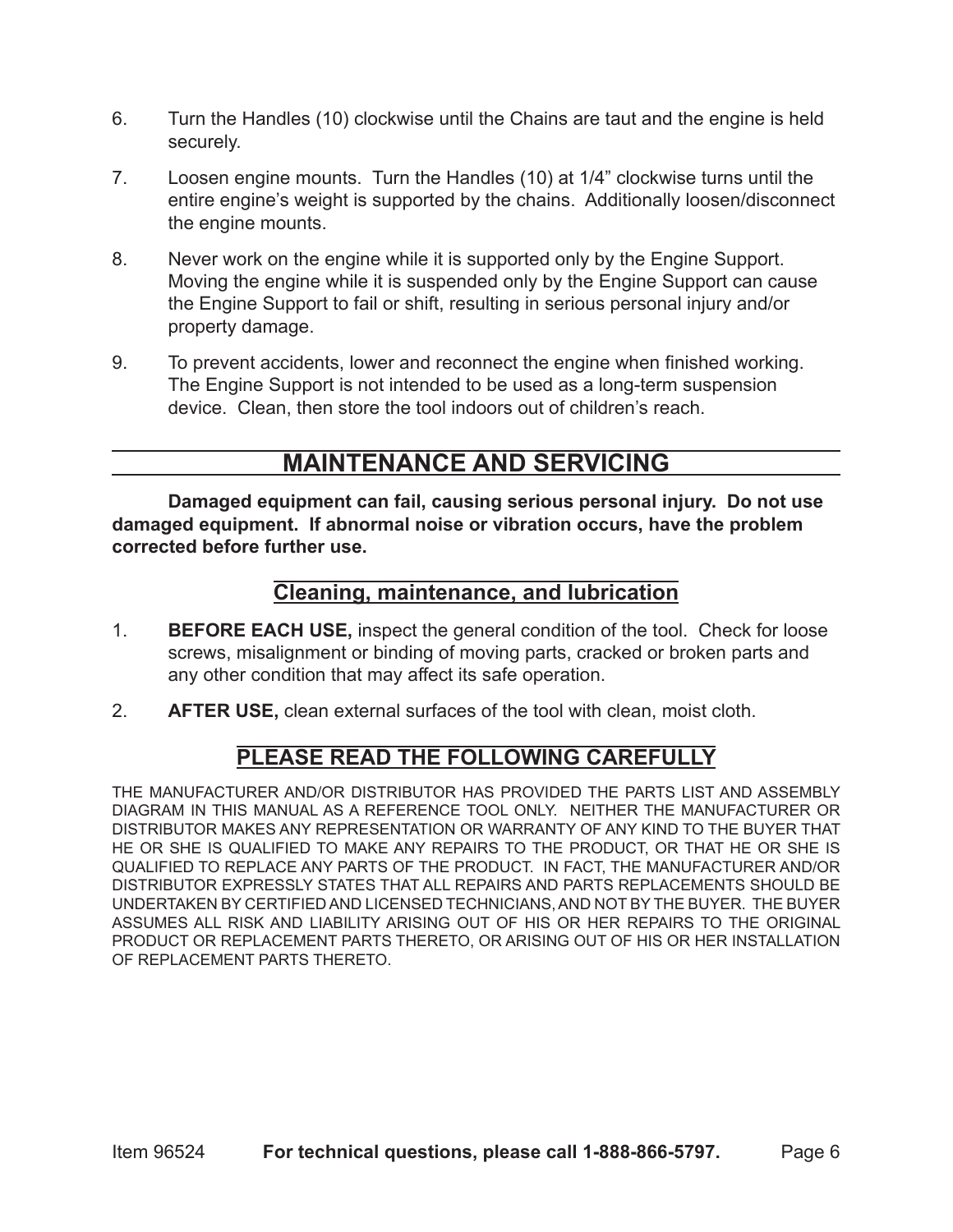# **PARTS LIST**

| <b>Part</b> | <b>Description</b>    |  |
|-------------|-----------------------|--|
|             | Standing Bracket      |  |
|             | Nut M <sub>10</sub>   |  |
| 3           | <b>Standing Block</b> |  |
|             | Bolt M10x30           |  |
|             | <b>Beam</b>           |  |
| 6           | Small Washer          |  |
|             | <b>Wing Screw</b>     |  |

| Part              | <b>Description</b>    |  |
|-------------------|-----------------------|--|
| 8                 | Rubber Grip           |  |
| 9                 | Large Washer          |  |
| 10                | Handle                |  |
| 11                | <b>Support Screw</b>  |  |
| $12 \overline{ }$ | Chain                 |  |
| 13                | <b>Rubber Cushion</b> |  |
| 14                | Washer 10             |  |



### **Record Product's Serial Number Here:**

- **Note:** If product has no serial number, record month and year of purchase instead.
- **Note:** Some parts are listed and shown for illustration purposes only, and are not available individually as replacement parts.